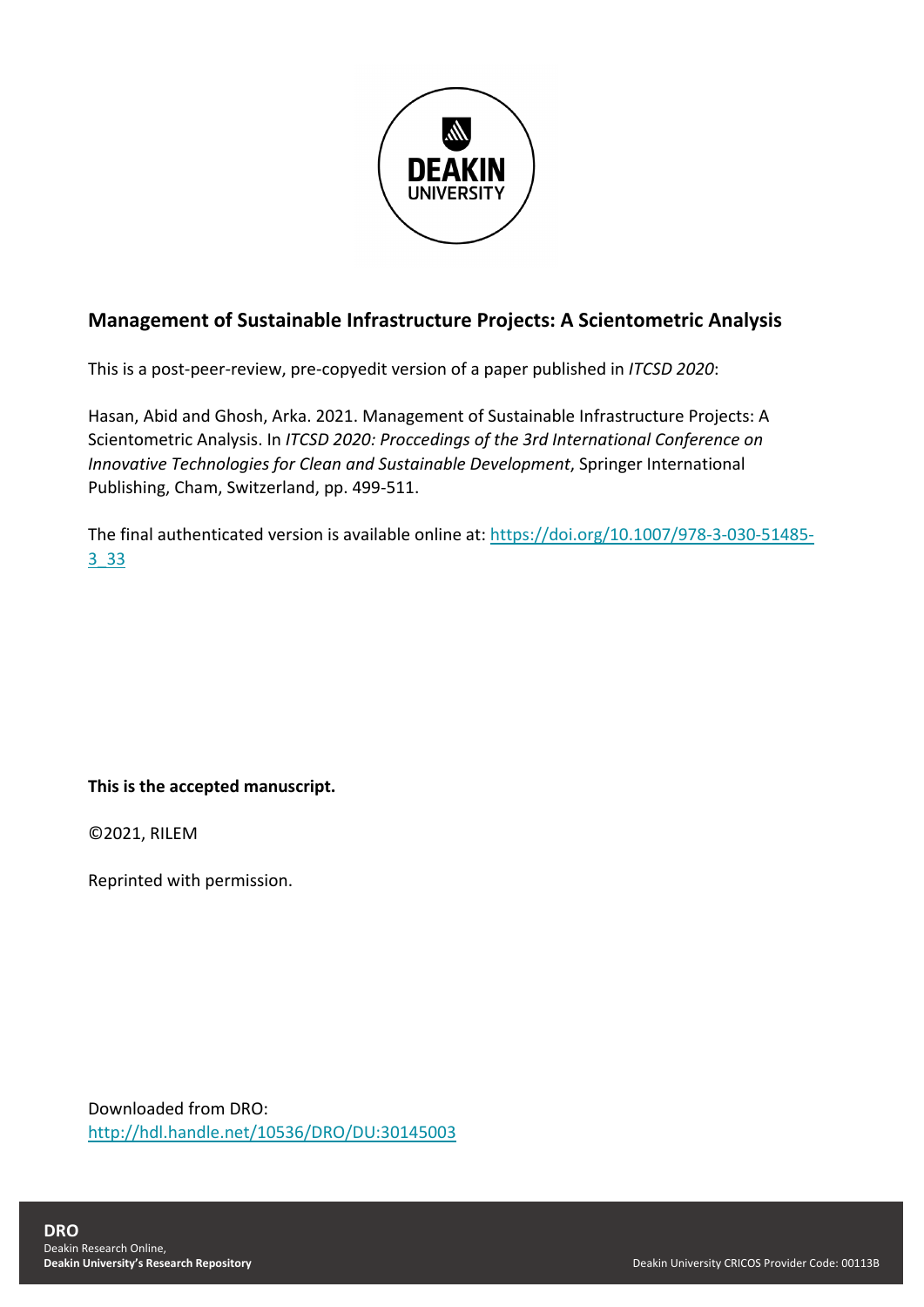# **Management of sustainable infrastructure projects: A scientometric analysis**

Abid Hasan<sup>1[0000-0003-2031-4288]</sup> and Arka Ghosh<sup>2[0000-0002-8601-2613]</sup>

<sup>1</sup>Lecturer *(Corresponding author)*, School of Architecture and Built Environment, Faculty of Science, Engineering and Built Environment, Deakin University, Geelong, Victoria 3220, Australia

<sup>2</sup>PhD Candidate, School of Architecture and Built Environment, Faculty of Science, Engineering and Built Environment, Deakin University, Geelong, Victoria 3220, Australia

abid.hasan@deakin.edu.au

**Abstract.** Infrastructure projects play a vital role in the social and economic developments in both developed and developing countries. In the last few years, many studies have examined the application of project management theories and practices in the context of sustainable infrastructure projects. Consequently, considerable research has been performed to devise new strategies and refine existing project management practices to enhance sustainability in different aspects of project delivery. Previous studies reveal various social, economic, and environmental issues encountered over the life cycle of infrastructure projects. This paper undertakes a 10-year (2010- 2019) scientometric analysis of 51 relevant journal articles found in the Scopus database to identify the research trends in the management of sustainable infrastructure projects. It provides insights into the key research themes gaining the interest of the researchers globally. For instance, the review identified four major research clusters viz. sustainability metrics, processes and factors, community impact, and sustainability triangle. An enquiry into the countries and authors with the maximum number of publications and the collaborative network of the authors reveals a lack of research on project management in sustainable infrastructure projects in the context of developing countries. The findings are expected to inform future studies in this research area.

**Keywords:** Sustainable Infrastructure, Project Management, Infrastructure Projects, Scientometric Analysis.

## **1 Introduction**

Infrastructure projects drive social and economic growth during both construction and post-construction phases of their life cycle. However, they also contribute heavily to greenhouse gas emissions. While sustainability has captured extensive attention of practitioners and policymakers in the construction industry globally [1], there has been a lack of focus on the sustainability of infrastructure projects. As per the Rio Declaration (1992), sustainable development should be the theme for all development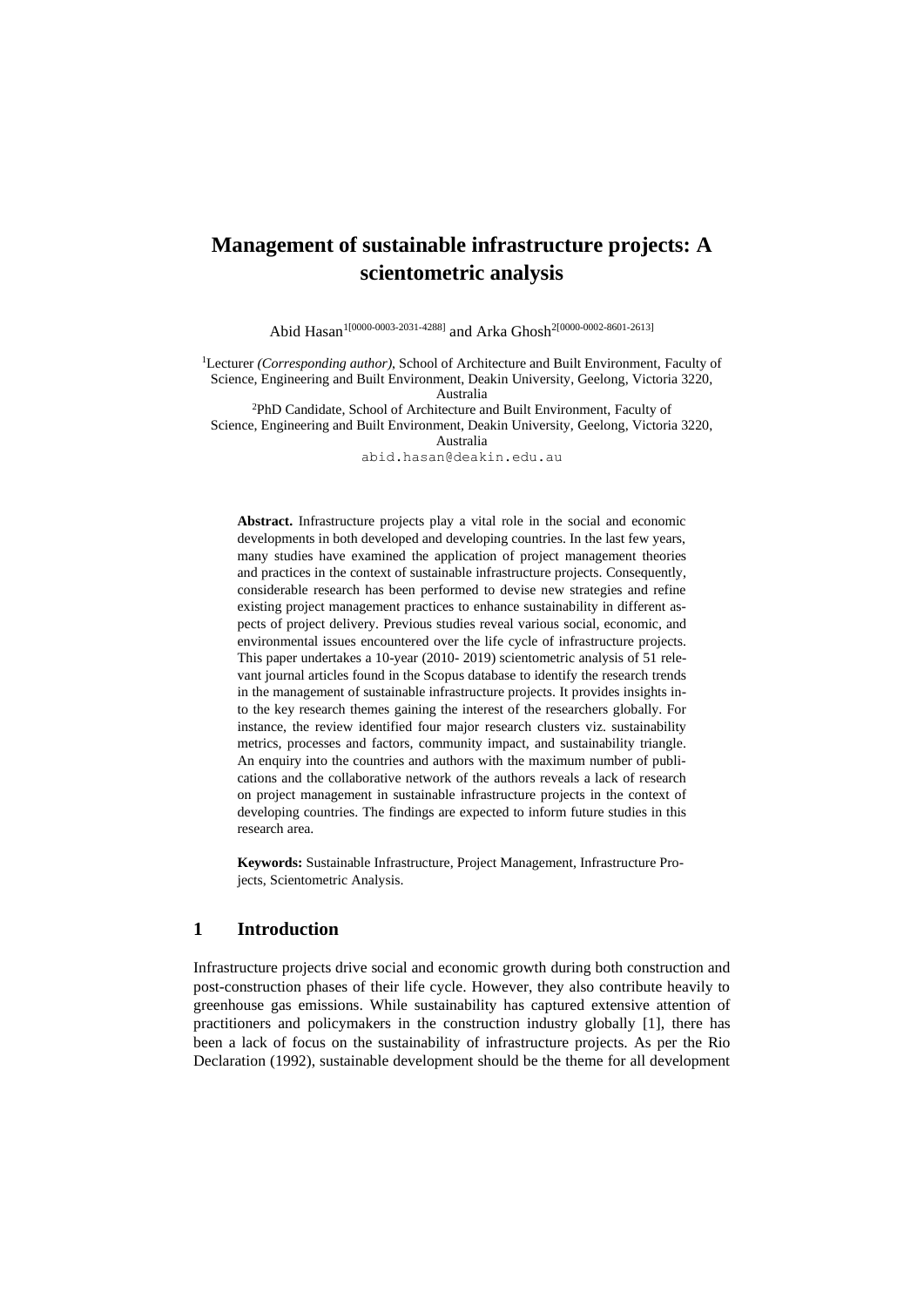projects. Infrastructure projects have significant effects on implementing the principles of sustainable development [2,3]. Cost-effective and environmentally sound infrastructure can underpin a country's economic development [4]. Additionally, resilient, robust, and adaptive infrastructure projects can meet the long-term social, economic and environmental goals of sustainability and overcome the threats associated with unsustainable development [5].

Previous studies show that infrastructure projects are increasingly embracing the principles of sustainable development or at least incorporating the perspective of sustainable development in the traditional approach of project design and execution. In the last few years, the sustainability criterion has become increasingly important in the delivery of infrastructure projects as stakeholders are focussing more on eco-friendly and economically efficient construction methods and practices during the life cycle of the project [6]. Similarly, a noticeable increase can be observed in research on sustainable infrastructure projects. However, most of the previous studies focus on the technical aspects of project delivery to improve sustainability and consequently, research efforts directed at project management practices in sustainable infrastructure projects are scarce [6].

Since the number of infrastructure projects is likely to grow in the future, especially in developing economies [2], the proper management of sustainable development shall play a crucial role in improving the sustainability performance in these projects. For instance, Ibrahim et al. [7] proposed a set of risk-related factors to be included in the earned value management calculation to assess and evaluate the progress of modern sustainable infrastructure construction projects. Meng et al. [8] found that top managers' leadership competence, with managerial competence being the primary determinant, followed by intellectual competence, directly drives the entire life cycle of an infrastructure project to accomplish infrastructure sustainability.

This review paper undertakes a scientometric review of studies on project management in the context of sustainable infrastructure projects published during the last ten years (2010-2019). It is expected that the outcomes of this study will direct more research efforts in this area by providing the findings of previous studies in a concise manner. The review will also identify a few research gaps that offer opportunities for further research.

## **2 Review Approach**

The present study utilises the scientometric mapping technique to analyse the extant literature on the management of sustainable infrastructure projects. The scientometric analysis is a generic process of domain analysis, which serves the purpose of identifying the intellectual structure of a scientific domain [9]. It provides a reliable and straightforward quantitative methodology comprising bibliometric tools and methods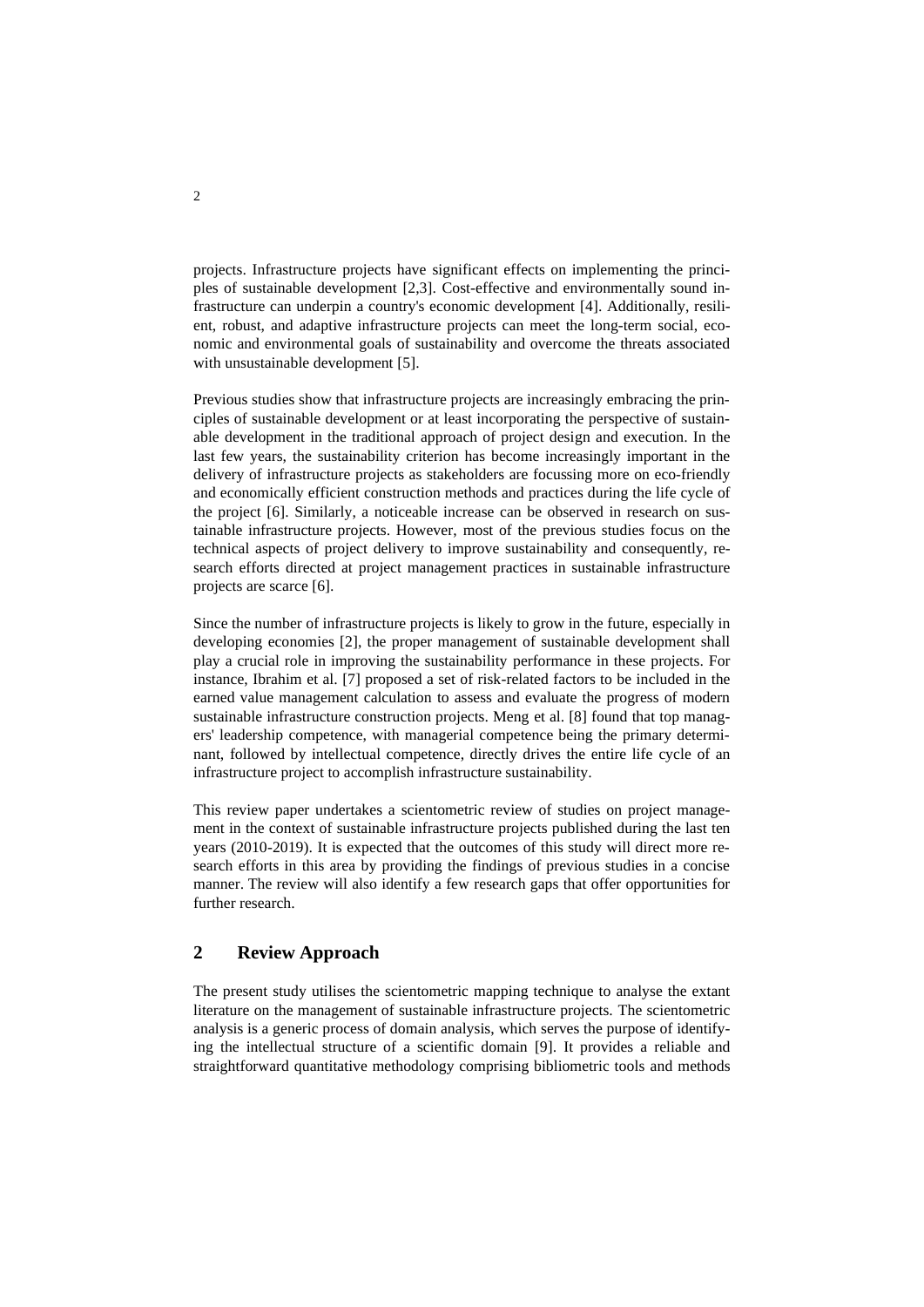to analyse the literature and its outputs and to recognise the potentially insightful patterns and trends in research [10]. This technique is suitable for visualising significant patterns and trends in a large body of literature and bibliographic data [11]. The quantitative overview of the research landscape in the field of enquiry provides useful insights into the existing literature that would not be possible through other methods [12]. In the last few years, scientometric analysis approach has found growing acceptance among researchers in the built environment [13,14].

A comprehensive desktop search was conducted under the **title/abstract/keyword** field of the Scopus database. Keywords for searching were 'sustainable infrastructure project', 'infrastructure project', and 'project management'. Project management is relevant across various sectors and disciplines, and it is not just limited to infrastructure projects. Therefore, the researchers limited the search results to construction literature to make meaningful and well-focused inferences from past studies as the fields of sustainability and project management are large and diverse. After the first round of search, 78 articles were identified. In the second round, both researchers reviewed the abstracts of the identified list of articles independently. It was found that project management in sustainable infrastructure projects was not the primary focus of 27 papers. As a result, these articles were removed from further analysis. Finally, the remaining 51 studies were included in this review. Previous studies show that a sample size of more than 50 papers provides a suitably large sample for using scientometric analysis [15].

*Sustainability (Switzerland)* has published the highest number of relevant publications, which is eight, followed by *International Journal of Project Management* (four publications), and *WIT Transactions on Ecology and the Environment* (three publications). Four other journals, namely, *Journal of Cleaner Production*, *Journal of Construction Engineering and Management*, *Journal of Management in Engineering* and *Construction Management and Economics* have two publications each. The search covered the period 2010**–**2019 and was not limited to a particular region. Table 1 presents an overview of the sources.

| Journal                                            | Number of articles |
|----------------------------------------------------|--------------------|
| Sustainability (Switzerland)                       |                    |
| International Journal of Project Management        |                    |
| WIT Transactions on Ecology and the Environment    |                    |
| Journal of Cleaner Production                      |                    |
| Journal of Construction Engineering and Management |                    |
| Journal of Management in Engineering               |                    |
| <b>Construction Management and Economics</b>       |                    |
| Others                                             | 28                 |
| Total                                              | 51                 |

| Table 1. Sources of reviewed articles |
|---------------------------------------|
|---------------------------------------|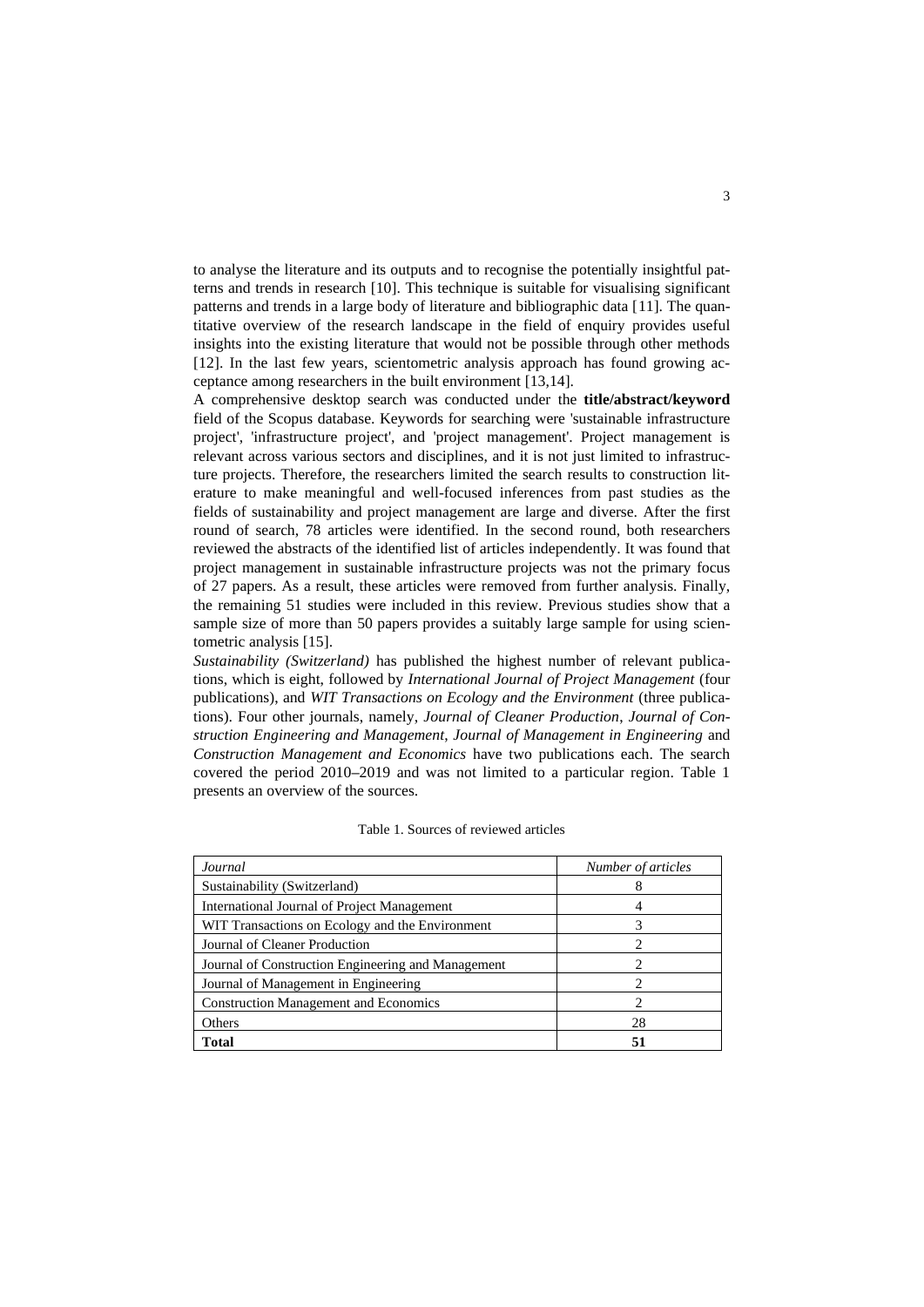Scientometric analysis was performed on 51 journal articles using *VOSviewer*. In scientometric analysis, author keywords reflect the core content of scholarly publications and identify the main areas of research activity within any domain [16]. Probing a network of connected keywords can provide investigators with an accurate picture of scientific knowledge production, revealing patterns, relationships, and intellectual organisation of areas of research activity [17]. The analysis of the data comprised of importing the extracted and filtered Scopus dataset comprising title, abstract, and keyword fields into *VOSviewer* and selecting the map based on text data option. It created a term-co-occurrence map based on text data to identify the prominent research clusters.

## **3 Review Findings**

## **3.1 Wave of Research in the Management of Sustainable Infrastructure Projects**

Fig.1 shows that the wave of research has risen in the field of project management in sustainable infrastructure projects. Based on the Scopus database, 14 journal publications were published on this topic in 2019 alone, which is a sharp increase from four articles published in 2018. It can be argued that the research interest on project management in infrastructure projects is catching the attention of researchers due to more emphasis on sustainability criterion in the construction industry.



**Fig. 1.** Year-wise publications on project management in sustainable infrastructure projects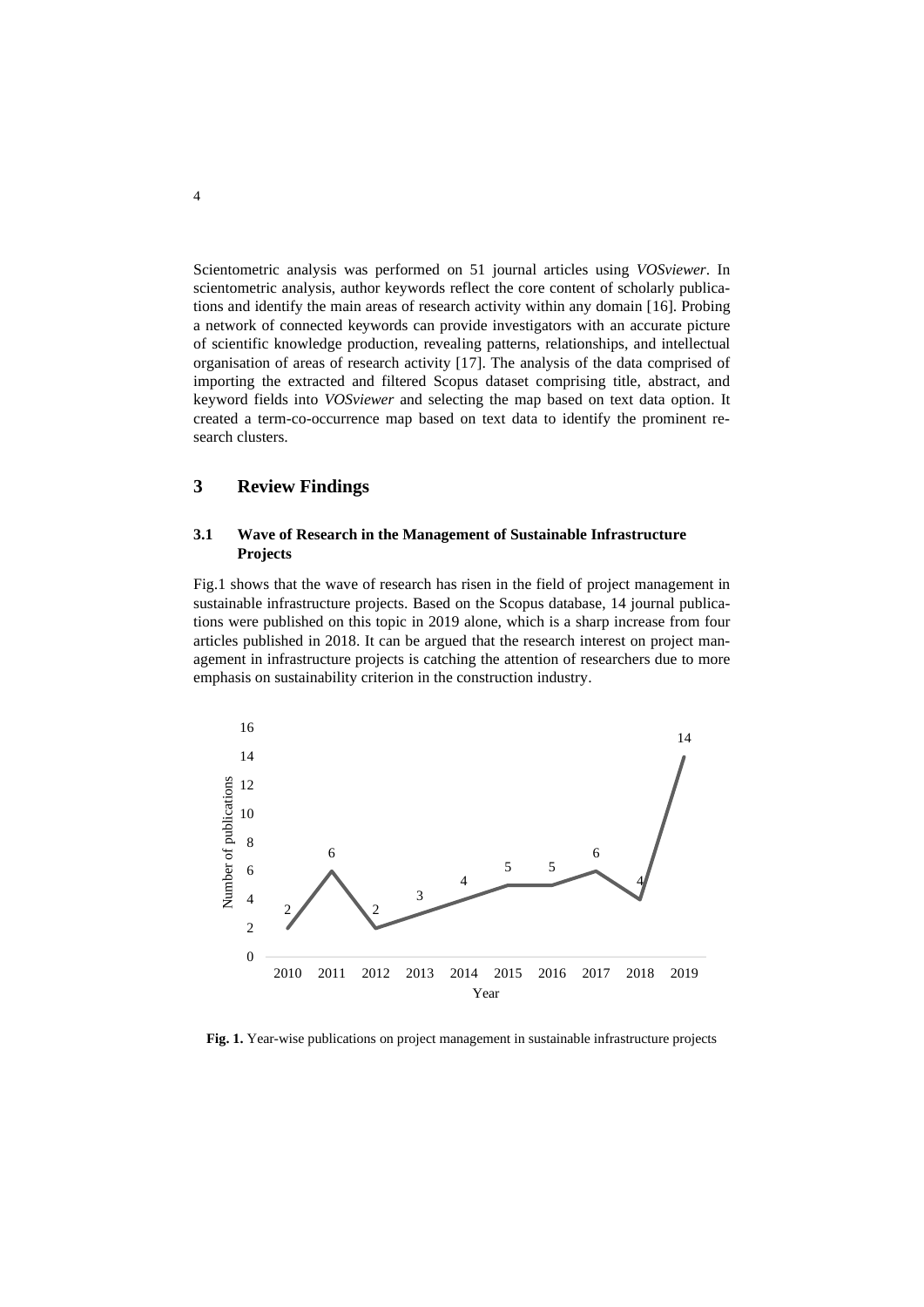#### **3.2 Leading Researchers, Institutes and Countries**

The awareness of the existing scientific collaboration networks could facilitate access to research funds, specialities, and research expertise. It also enhances research productivity and assists investigators in developing collaborative networks with each other to work together on future research and funded projects [18]. Consequently, these insights are useful in promoting scientific collaboration and scholarly communications among researchers working across different parts of the world [18]. The data on co-authorship is a useful metric for scientific collaboration and research productivity. Previous studies show that collaborative research is generally published in outlets with higher impact and receives more citations [19]. Therefore, knowledge of the current scientific collaboration networks in the research domain of project management in sustainable infrastructure projects can encourage further collaboration and access to research funds and expertise.

The analysis of the most influential countries based on research output and collaboration between researchers from these countries reveal the United States (US), United Kingdom (UK), Australia, and China lead research in the area of project management in sustainable infrastructure projects. An inquiry into the institutes leading the research output in this field shows that leading researchers in this area are affiliated to the University of Hong Kong, Hong Kong Polytechnic University, Arizona State University, University of Queensland, and University of Melbourne. An analysis of the various researcher networks in the area of project management in sustainable infrastructure projects was also performed to identify various leading researchers currently associated with this field and their collaborative networks. It was found that Shen, L, Kumaraswamy, M and Liu, B have produced the maximum number of journal articles in this research area.

For visualising the research collaboration network map of authors, the minimum number of documents for an author was set to one, which resulted in a network map of 144 authors. Fig. 2 shows the prominent author research collaboration network of seven authors. The collaboration map of countries of affiliation of the authors is shown in Fig. 3.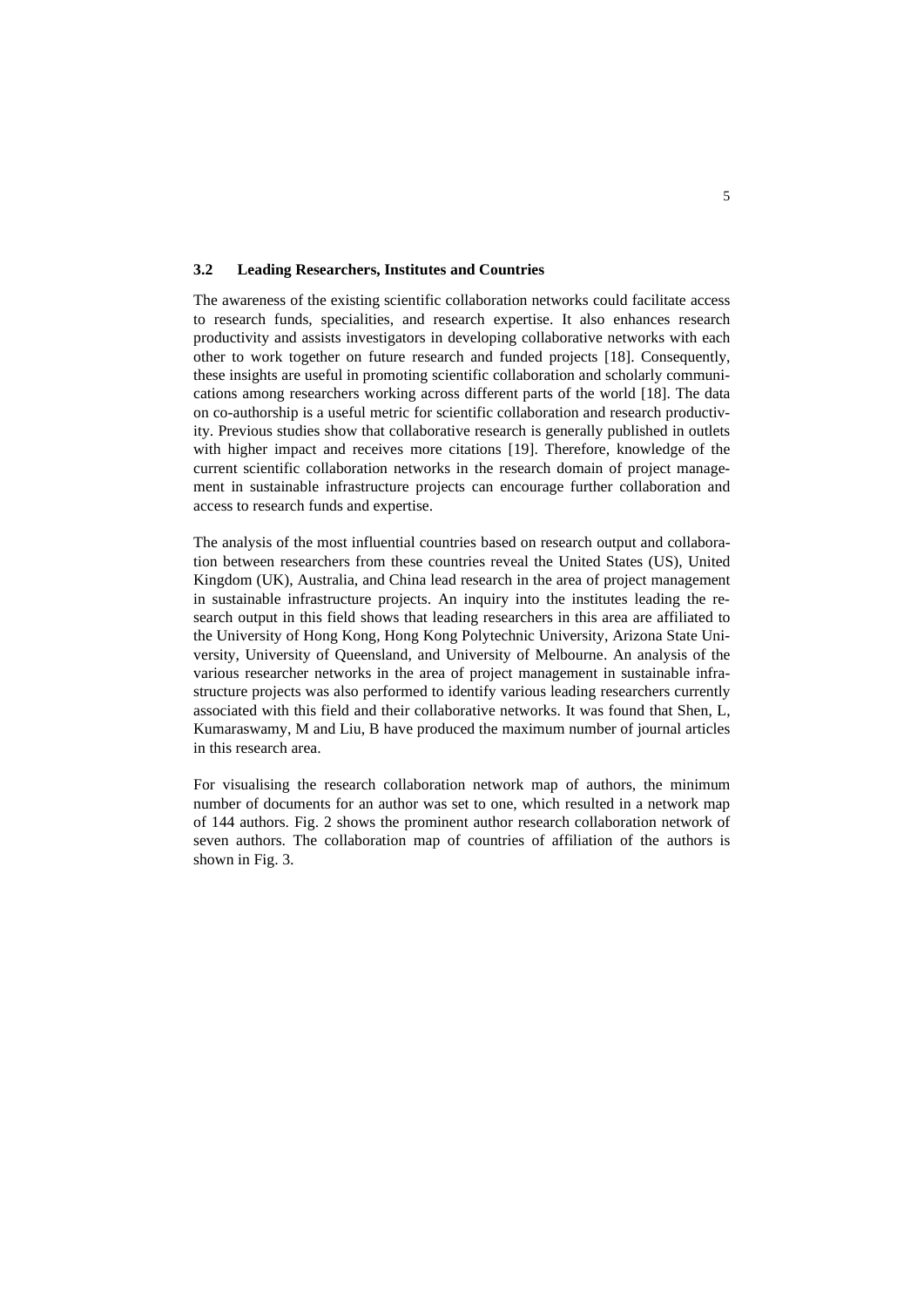

**Fig. 2.** Author research collaboration network (based on minimum one document)



**Fig. 3.** Country collaboration map (based on the affiliation of authors)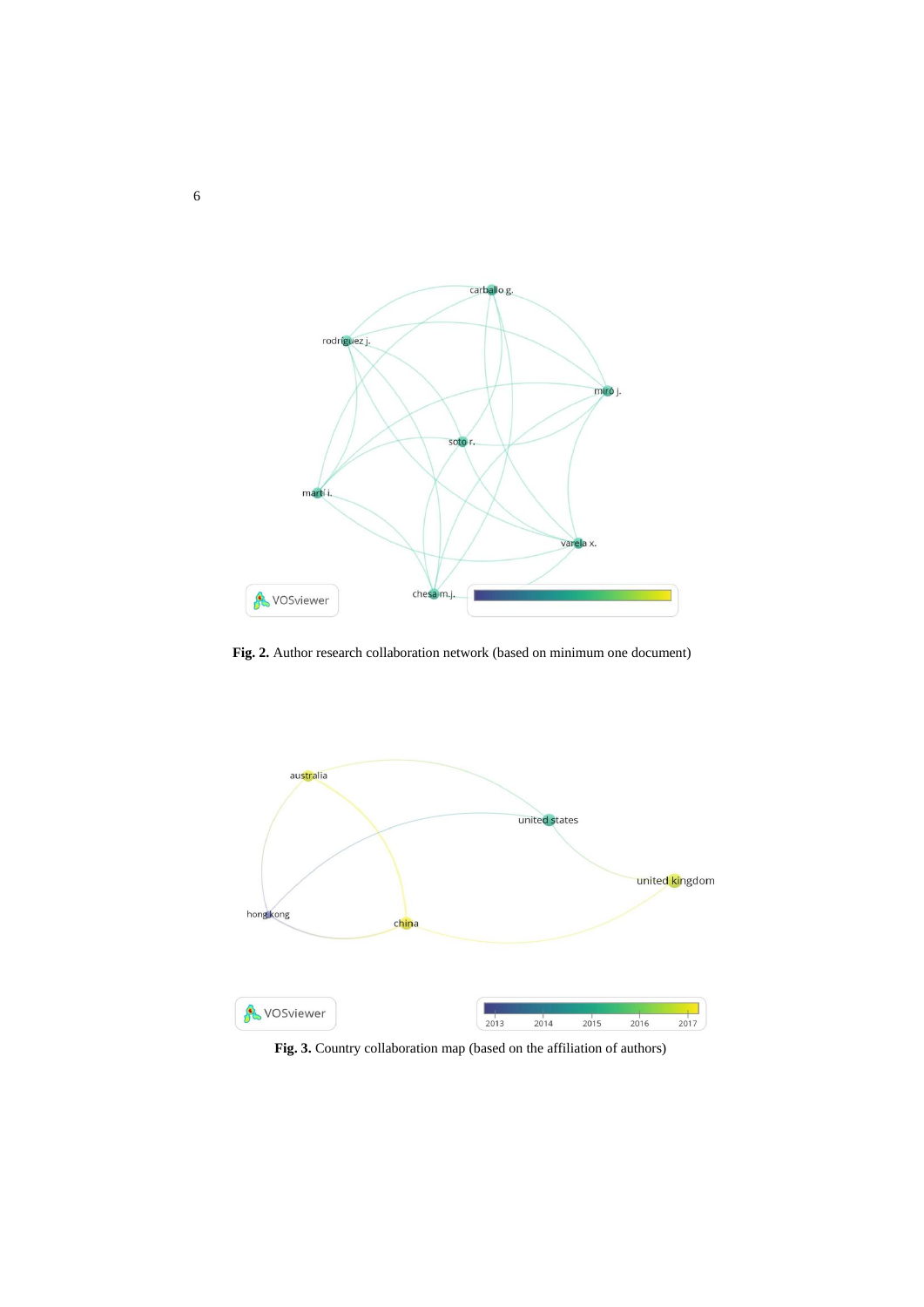## **3.3 Clusters of Research on Project Management in Sustainable Infrastructure Projects**

A network of related keywords provides an accurate picture of scientific knowledge production in terms of patterns, relationships, and intellectual organisation of the topics covered [20]. Therefore, a co-occurrence network of keywords based on the closeness and strength of existing links was created using *VOSviewer*. The initial mapping of the extracted and filtered Scopus dataset comprising title, abstract, and keyword fields led to a discovery of 1847 terms. To refine it to observe the most prominent terms, we set the minimum number of occurrences of each term as seven. Out of 51 terms meeting this threshold, *VOSviewer* selected the top 60 per cent of the terms with a high relevance score, i.e. 31 terms. In order to obtain a meaningful network map, redundant terms such as article, methodology, integration, study, industry, and way were filtered out from the network map. Finally, the network map shown in Fig. 4 was obtained with the following four major research clusters: sustainability metrics, processes and factors, community impact, and sustainability triangle. The darker colours are indicative of matured research areas while the lighter shades depict emerging areas of research in this field. These findings on important research topics and research clusters help in the exploration of emergent trends within the specific field [21].



**Fig. 4.** Text data overlay map of co-occurrence of major research areas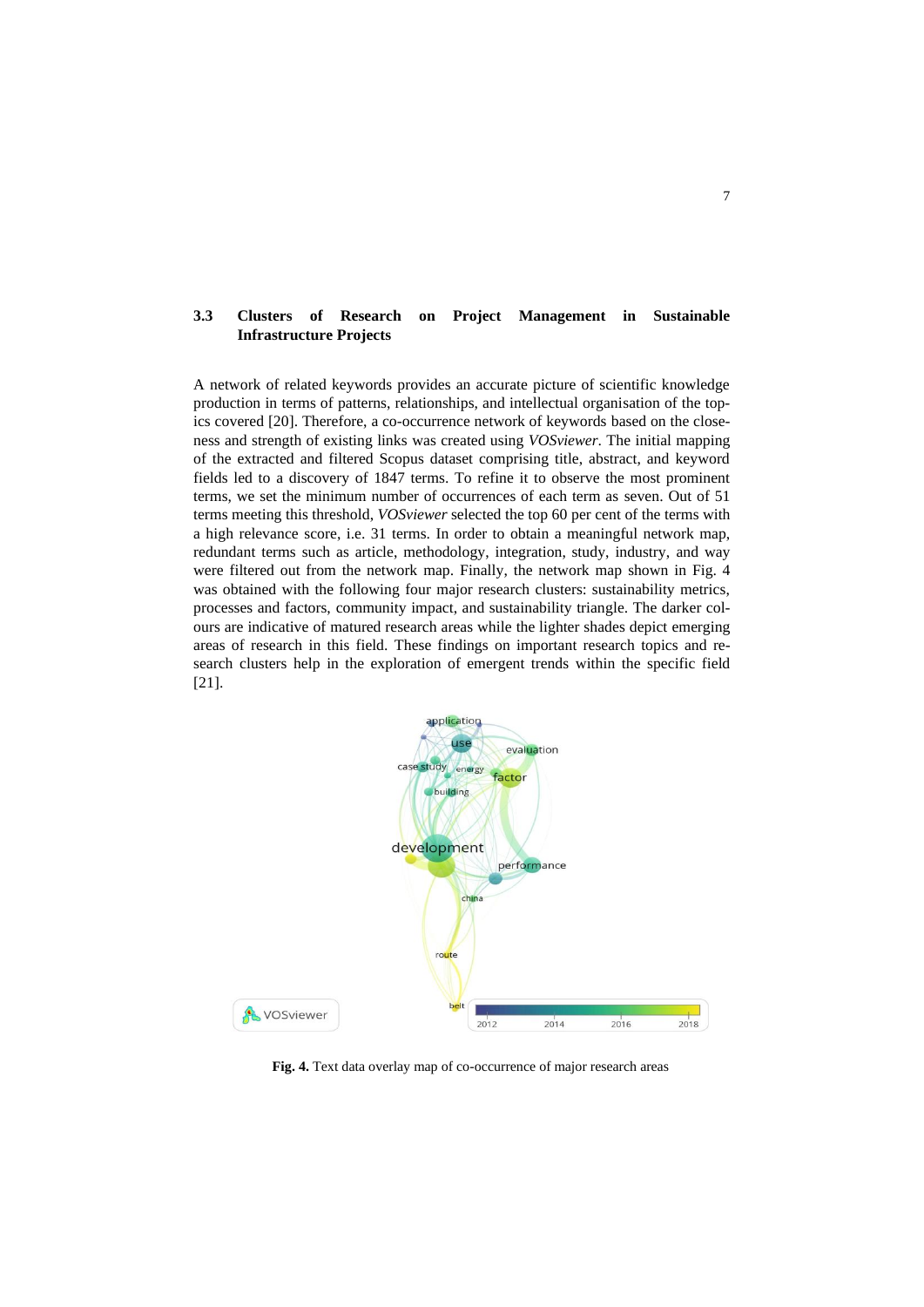#### *3.3.1 Cluster 1- Sustainability metrics*

The review shows that many researchers have focussed on developing frameworks and models for reliable sustainability assessment in infrastructure projects [22-25]. These frameworks and metrics help in evaluating sustainable practices quantitatively and thereby, assist in incorporating sustainable elements into projects. For example, Hasheminasab et al. [25] developed the sustainability indicators with regard to three pillars of sustainable development viz. environmental indicators (e.g. atmosphere, water, land and soil pollution, natural resource and biodiversity), social indicators (e.g. poverty and equality, health, safety and security, education and welfare) and economic indicators (e.g. energy consumption, financial, economic performance, occupation and earning). Fernández-Sánchez and Rodríguez-López [26] developed a methodology to identify, classify and prioritise sustainability indicators based on risk management standards. Whereas Shen et al. [27] introduced Key Assessment Indicators (KAIs) for assessing the sustainability performance of infrastructure projects. They identified five KAIs for the social dimensions (e.g. public safety and effects on local development), seven KAIs for the environmental dimensions (e.g. effect on water quality and ecological effect), and eight KAIs for the economic dimension (e.g. financial risk and life cycle cost) of infrastructure project sustainability. Aboushady and El-Sawy [28] proposed a qualitative assessment framework for identifying and prioritising sustainability indicators influencing projects. Draper et al. [29] suggested the use of the top-down-bottom-up methodology for defining and assessing sustainability criteria for maximising sustainability.

Yang et al. [30] presented a conceptual framework for managing sustainability knowledge and for raising the awareness and research efforts in the area of sustainable transport infrastructure. Similarly, Alnoaimi and Rahman [3] devised a sustainability assessment framework focusing on all aspects of sustainability throughout the infrastructure project life cycle to provide greater transparency to the stakeholders. Yu [31] proposed a project sustainability assessment system considering environmental, social, and economic criteria to achieve sustainability during the execution phase of the project life cycle.

#### *3.3.2 Cluster 2- Processes and factors*

Previous researchers have identified factors and project management processes that affect sustainability in infrastructure projects. While some researchers suggest that large infrastructure projects and megaprojects can negatively affect biodiversity conservation and ecosystem [32], others argue that such projects could resolve increasing environmental challenges through individual and community empowerment and improvements in the living standards [5]. Zhang et al. [33] recommended that different types of political risks should be considered to strengthen the sustainable development of politically sensitive infrastructure projects. A typology of political risks and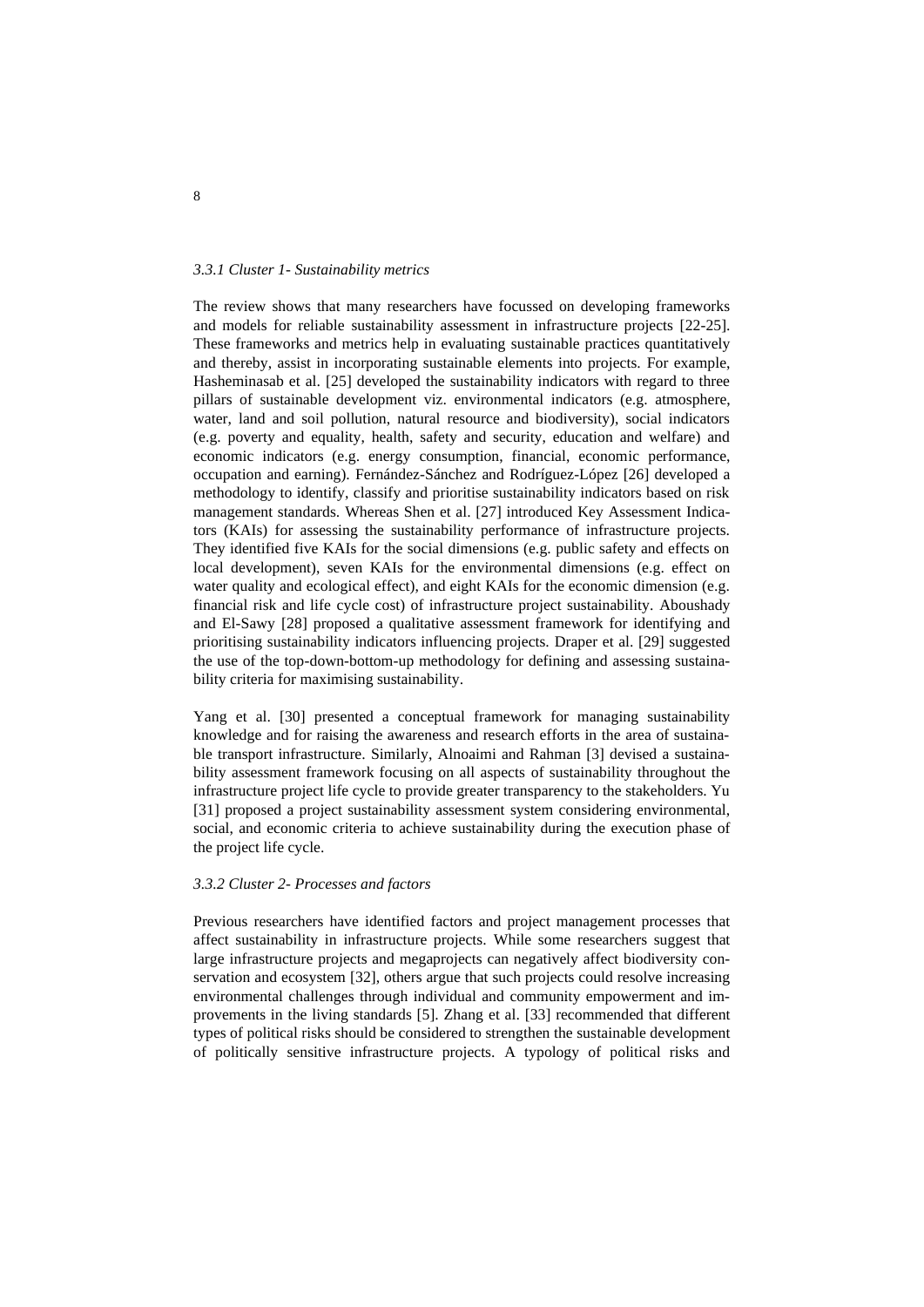mapped different political risks in three-dimensional space could facilitate the formulation of different solutions to deal with various types of political risks [33]. Hughes [34] found that complete assessment of trade-offs between conservation and other values and investigation into environmental impacts is necessary to make good decisions for infrastructure projects based in eco-fragile regions and key biodiversity areas. The proposed road and rail routes of the Belt and Road Initiative were overlaid on key biodiversity areas and protected areas to predict biodiversity hotspots for over 4138 animal and 7371 plant species.

Martí et al. [35] in their study on Barcelona City Council's sustainable drainage systems found that non-standardised construction practices and lack of maintenance plan could ultimately lead to management problems in the long term. Therefore, it is important to consider all aspects of the project life cycle while making decisions in sustainable infrastructure projects. Similarly, Liu et al. [36] suggested an integrated management and design process for a holistic solution that combines stormwater management and urban space improvements. Previous studies have also stressed the use of infrastructure technologies and building information modelling during different phases of infrastructure project delivery [5, 37-39]. Eriksson et al. [40] found that industrialised construction could improve both short-term efficiency and long-term innovation and sustainability in projects.

#### *3.3.3 Cluster 3- Community impact*

Previous studies show that decision making in sustainable construction is complicated by the involvement of multiple state and public stakeholders in projects [41]. Based on interviews with thirty community members, Colvin et al. [42] examined the social impacts of the TasWind proposal for the development of a wind energy facility. They recommended practitioners to use the consultation process for developing good engagement practice in infrastructure projects. In infrastructure projects such as energy infrastructure projects, where community involvement and support play an important role in project success, the consultation process around a proposed project before the social impact assessment process could help in identifying and analysing the anticipatory impacts of the proposed project [42].

Park et al. [43] found factors such as economic, construction-related, and safetyrelated characteristics are the most important causes of conflicts in energy infrastructure projects. The researchers proposed a conflict management strategy for more sustainable project execution. Kaminsky [44] studied the influence of national-level culture on construction permitting practices to understand how the culture shapes ways in which various approval processes govern projects. Sykes et al. [45] found that local politics and leadership as the most influential factors in community-sensitive projects. Wong et al. [46] suggested that the construction industry's interaction with the public should be a continuous process to promote safety, social and environmental responsi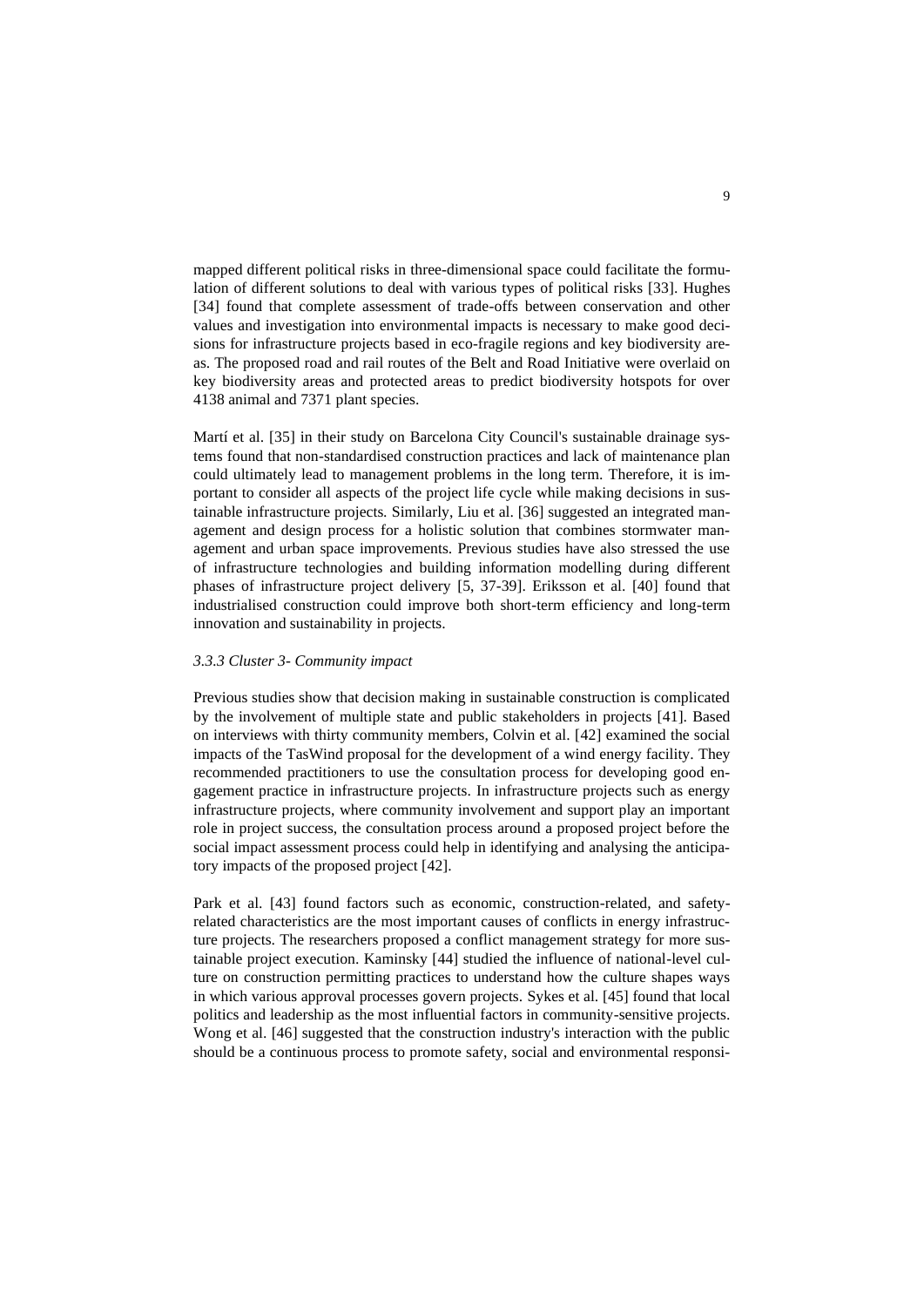bility. Therefore, stakeholder management and community support play a crucial role in the success of sustainable infrastructure projects.

#### *3.3.4 Cluster 4- Sustainability triangle*

Previous studies show that economic performance receives the highest priority in the current practice of project feasibility study. Whereas social and environmental performance receives relatively less attention. Shen et al. [2] suggested the need for shifting the traditional approach of the project feasibility study to a novel approach based on the principles of sustainable development. Loosemore [47] concluded that traditional procurement practices need to be changed to encourage social procurement opportunities. Organisations should incorporate sustainability principles when making decisions on infrastructure investments to ensure long-term resilience [48].

Lenferink et al. [49] found that integrated Dutch Design-Build-Finance-Maintain projects could lead to more sustainable infrastructure development because of the life cycle optimisation incentives provided by the linked contract stages of design, construction, and maintenance. Zhang et al. [50] integrated relevant "people" into publicprivate partnerships to establish a public-private-people partnership (4P) approach for more sustainable post-disaster infrastructure projects. Hueskes et al. [51] found that sustainability considerations play a limited role in public-private partnerships resulting in the social dimensions of sustainability being neglected. Hueskes et al. [51] also noted that a "strong" sustainability perspective seems inherently incompatible with the contractual public-private partnerships project structure. Kivilä et al. [6] found that the alliance contract promotes economic, environmental, and social sustainability. Therefore, the review shows that the sustainability triangle or principles and contract types are interrelated in sustainable infrastructure projects.

### **4 Conclusions and Future Research Directions**

The need for delivering sustainable projects in recent years has led to the management in sustainable infrastructure projects translating into one of the emerging research areas of research in the built environment. Previous studies show that there is a strong need to develop new project management strategies to enhance sustainability in infrastructure projects. While the US, UK and Australia are leading research in this field, the review found growing research interest on this topic in Asian countries such as China. The main research areas in this field were identified as sustainability metrics, processes and factors, community impact, and sustainability triangle. The review also highlights a few research gaps for directing future research on this topic. While research suggests a broader approach to project management in sustainable infrastructure projects by considering the economic, environmental, and social dimensions of sustainability [52], the challenges in formulating measurable social sustainability criteria for measuring the social dimensions of sustainability have been highlighted by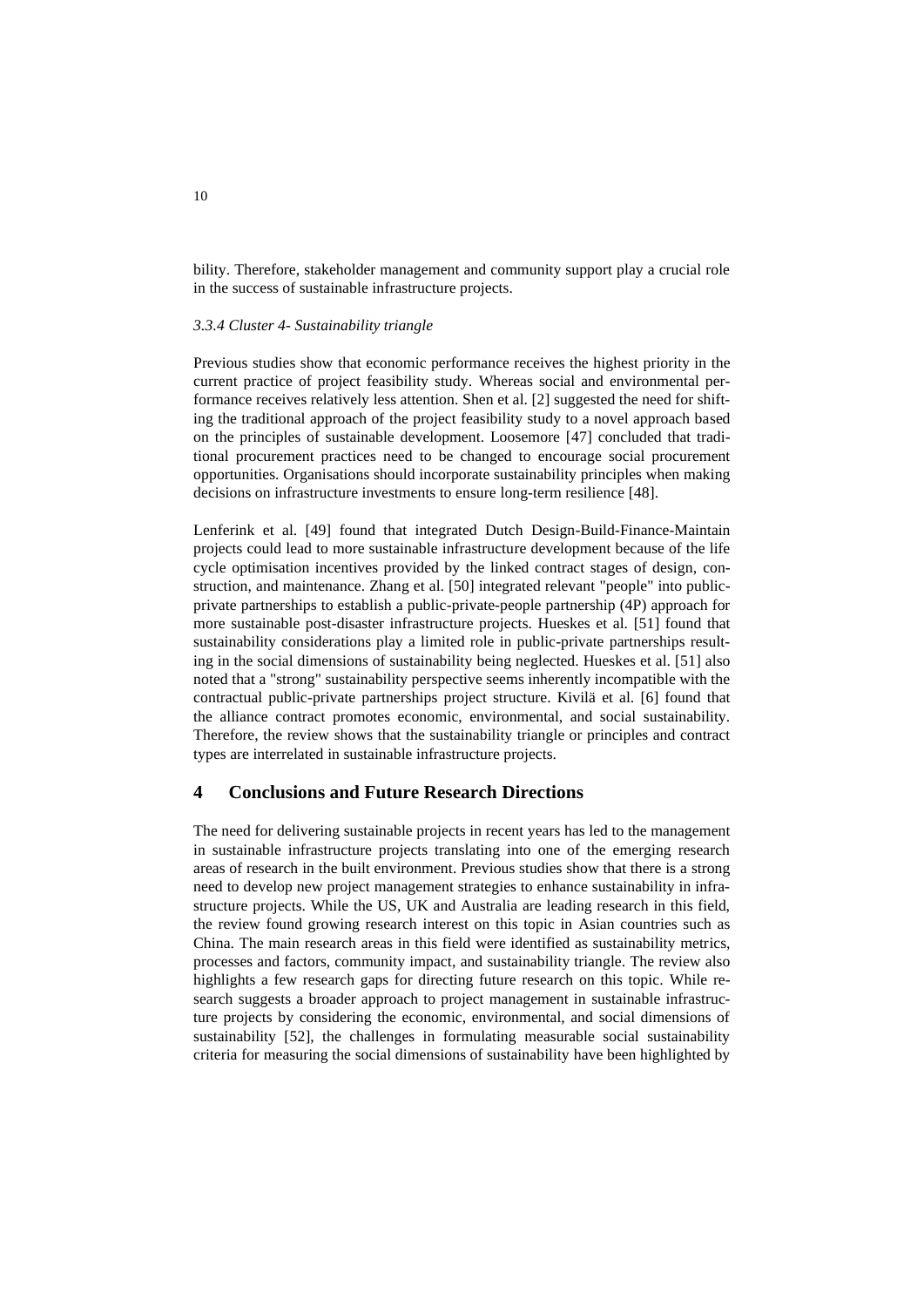the previous researchers [51]. Therefore, developing robust project-level sustainability evaluation systems to evaluate the sustainability status of infrastructure projects during various phases of the project life cycle remains an important area of research. This review also found that socio-economic and political risks are the most common barriers to sustainable procurement in infrastructure projects. Future researchers could propose innovative approaches to project procurement to address these barriers. Similarly, research on the implementation of digital technologies in the delivery of sustainable infrastructure projects demands more attention. Additionally, future researchers should investigate the sustainability performance in megaprojects, which remains an unexplored area of research. It must be noted that the review only reflects the research published in journals indexed in the Scopus database. The articles published in conference proceedings and other publications such as books were excluded. Therefore, the use of different databases or inclusion and exclusion criteria in future studies can be expected to generate different results and new insights.

### **References**

- 1. Xue, B., B. Liu, and T. Sun, *What Matters in Achieving Infrastructure Sustainability through Project Management Practices: A Preliminary Study of Critical Factors.* Sustainability, 2018. **10**(12): p. 4421.
- 2. Shen, L., V.W.Y. Tam., L. Tam, and Y. Ji, *Project feasibility study: the key to successful implementation of sustainable and socially responsible construction management practice*. Journal of Cleaner Production, 2010. **18**(3): p. 254-259.
- 3. Alnoaimi, A. and A. Rahman, *Sustainability Assessment of Sewerage Infrastructure Projects: A Conceptual Framework.* International Journal of Environmental Science and Development, 2019. **10**(1).
- 4. Busari, O. and J. Ndlovu, *Leveraging water infrastructure for transformative socioeconomic development in South Africa.* WIT Transactions on Ecology and the Environment, 2012. **162**: p. 435-446.
- 5. Kattel, G.R., W. Shang, Z. Wang, and J. Langford., *China's South-to-North Water Diversion Project Empowers Sustainable Water Resources System in the North*. Sustainability, 2019. **11**(13): p. 3735.
- 6. Kivilä, J., M. Martinsuo, and L. Vuorinen, *Sustainable project management through project control in infrastructure projects.* International Journal of Project Management, 2017. **35**(6): p. 1167-1183.
- 7. Ibrahim, M.N., D. Thorpe, and M.N. Mahmood, *Risk factors affecting the ability for earned value management to accurately assess the performance of infrastructure projects in Australia*. Construction Innovation, 2019.
- 8. Meng, J., B. [Xue, B](https://www.emerald.com/insight/search?q=Bin%20Xue). [Liu, a](https://www.emerald.com/insight/search?q=Bingsheng%20Liu)nd N. [Fang,](https://www.emerald.com/insight/search?q=Ning%20Fang) *Relationships between top managers' leadership and infrastructure sustainability: A Chinese urbanization perspective*. Engineering, Construction and Architectural Management, 2015. **22**(6): p. 692-714.
- 9. Chen, C., *Science mapping: a systematic review of the literature.* Journal of Data Information Science, 2017. **2**(2): p. 1-40.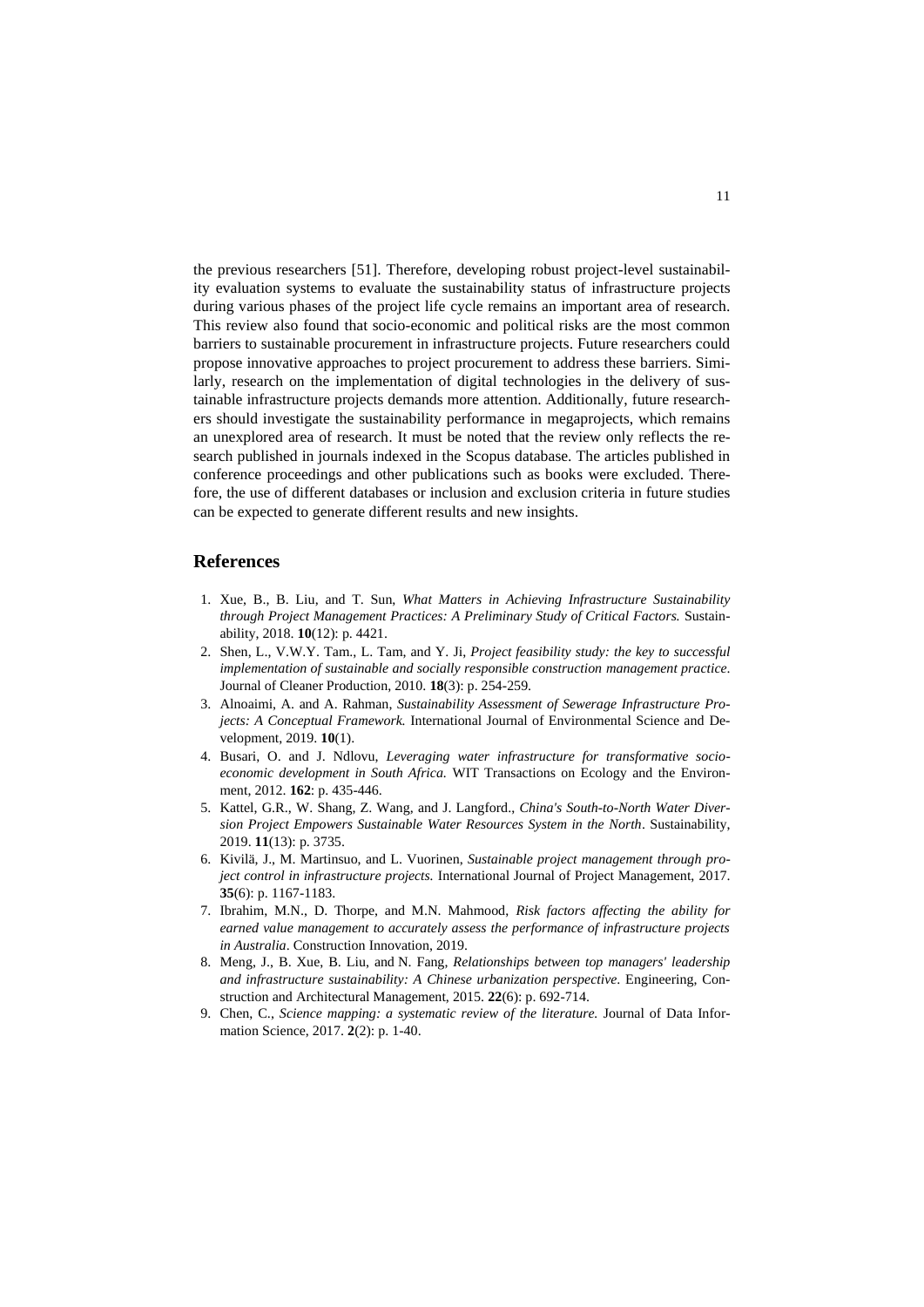- 10. Zheng, C., C. Yi, and M. Lu, *Integrated optimization of rebar detailing design and installation planning for waste reduction and productivity improvement*. Automation in Construction, 2019. **101**: p. 32-47.
- 11. Cobo, M.J., A.G. López‐Herrera, E. Herrera‐Viedma, and F. Herrera, *Science mapping software tools: Review, analysis, and cooperative study among tools*[. Journal of the Amer](https://onlinelibrary.wiley.com/journal/15322890)[ican Society for Information Science and Technology,](https://onlinelibrary.wiley.com/journal/15322890) 2011. **62**(7): p. 1382-1402.
- 12. Cheng, F.-F., Y.-W. Huang, H.-C. Yu, and C.-S. Wu, *Mapping knowledge structure by keyword co-occurrence and social network analysis: Evidence from Library Hi Tech between 2006 and 2017*. Library Hi Tech 2018. **36**(4): p. 636-650.
- 13. Hosseini, M.R., M. Maghrebi, A. Akbarnezhad, I. Martek, and M. Arashpour, *Analysis of citation networks in building information modeling research*. Journal of Construction Engineering and Management 2018. **144**(8): p. 1-13.
- 14. Jin, R., et al., *A science mapping approach based review of construction safety research*. Safety Science 2019. **113**: p. 285-297.
- 15. Mahon N.A., Joyce C.W, *A bibliometric analysis of the 50 most cited papers in cleft lip and palate*. Journal of Plastic Surgery and Hand Surgery. 2015. **49**(1): p. 52-58.
- 16. Su, H.-N. and P.-C. Lee, *Mapping knowledge structure by keyword co-occurrence: a first look at journal papers in Technology Foresight.* Scientometrics, 2010. **85**(1): p. 65-79.
- 17. Van Eck, N.J. and L. Waltman, *Visualizing bibliometric networks*, in *Measuring scholarly impact*. 2014, Springer. p. 285-320.
- 18. Ding Y. *Scientific collaboration and endorsement: Network analysis of coauthorship and citation networks*. Journal of Informetrics. 2011. **5**(1): p. 187-203.
- 19. Glänzel W, Schubert A. Analysing scientific networks through co-authorship. In: Handbook of quantitative science and technology research 2004 (pp. 257-276). Springer, Dordrecht.
- 20. Van Eck N.J., L. Waltman, Visualizing bibliometric networks. In: Measuring scholarly impact 2014 (pp. 285-320). Springer, Cham.
- 21. Pollack, J. and D. Adler, *Emergent trends and passing fads in project management research: A scientometric analysis of changes in the field*. International Journal of Project Management. 2015. **33**(1): p. 236-48.
- 22. Cass, D. and A. Mukherjee, *Calculation of greenhouse gas emissions for highway construction operations by using a hybrid life-cycle assessment approach: case study for pavement operations.* Journal of Construction Engineering and Management, 2011. 137(11): p. 1015-1025.
- 23. Lee, J.C., T.B. Edil, C. H. Benson, and J.M. Tinjum, *Evaluation of variables affecting sustainable highway design with BE2ST-in-Highways system.* Transportation Research Record, 2011. **2233**(1): p. 178-186.
- 24. Zhou, J. and Y. Liu, *The method and index of sustainability assessment of infrastructure projects based on system dynamics in China*. Journal of Industrial Engineering and Management, 2015. **8**(3): p. 1002-1019.
- 25. Hasheminasab, H., Y. Gholipour, M. Kharrazi, and D. Streimikiene, *A novel Metric of Sustainability for petroleum refinery projects.* Journal of Cleaner Production, 2018. **171**: p. 1215-1224.
- 26. Fernández-Sánchez, G. and F. Rodríguez-López, *A methodology to identify sustainability indicators in construction project management—Application to infrastructure projects in Spain*. Ecological Indicators, 2010. **10**(6): p. 1193-1201.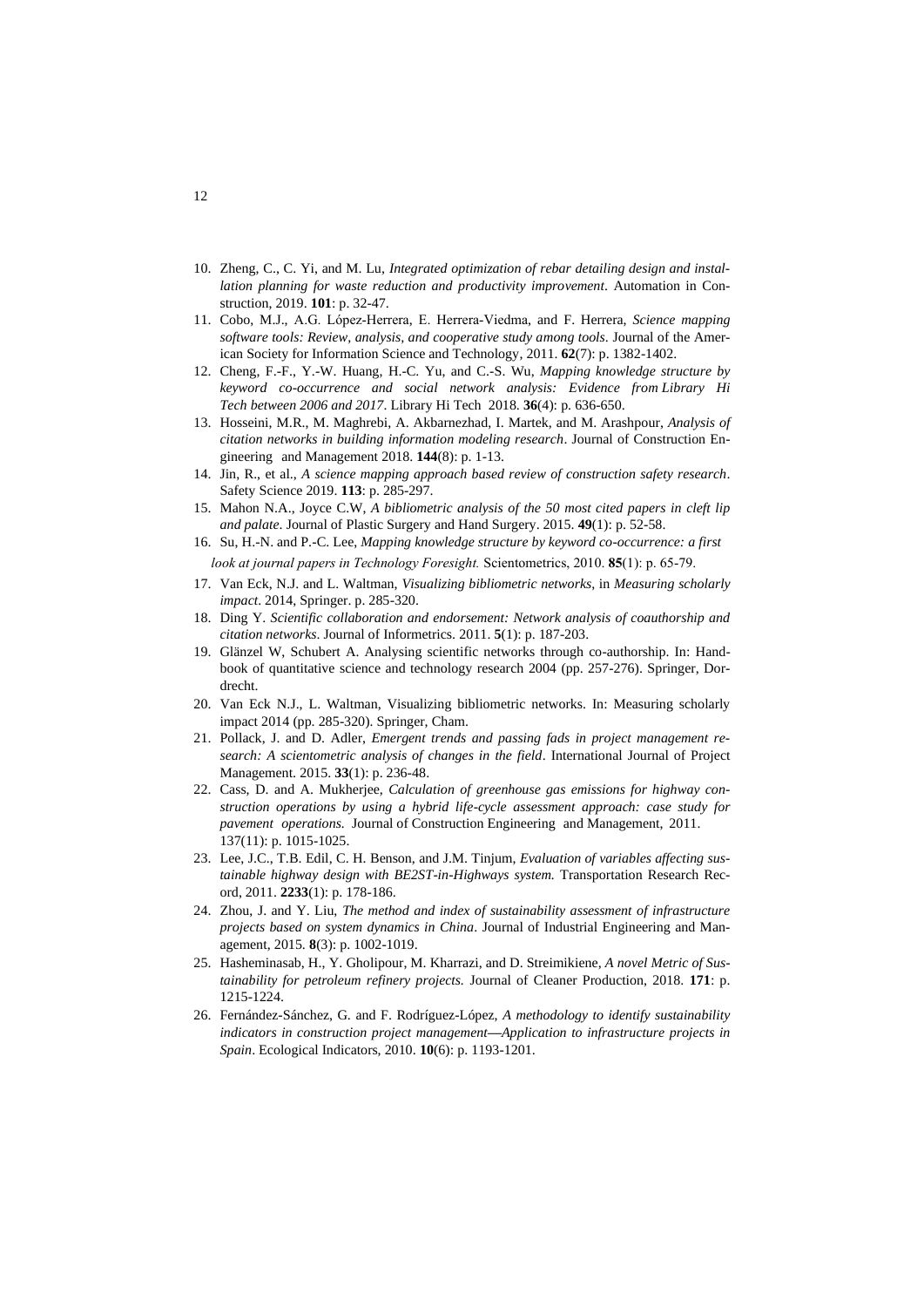- 27. Shen, L., Y. Wu, and X. Zhang, *Key assessment indicators for the sustainability of infrastructure projects.* Journal of Construction Engineering and Management, 2010. **137**(6): p. 441-451.
- 28. Aboushady, A. and S. El-Sawy, *Qualitative assessment framework to evaluate sustainability indicators affecting infrastructure construction projects in developing countries using the analytical hierarchy process (AHP).* WIT Transactions on Ecology and the Environment, 2013. **179**: p. 1309-1320.
- 29. Draper, F., C. Oltean-Dumbrava, C. Kara-Zaitri, and B. Newbury, *Individual learning on environmental vocational education and training courses does not always lead to the workplace application of knowledge and skills.* Journal of Education and Work, 2014. **27**(6): p. 651-677.
- 30. Yang, J., M. [Yuan, T](https://eprints.qut.edu.au/view/person/Yuan,_Mei.html). [Yigitcanlar, P.](https://eprints.qut.edu.au/view/person/Yigitcanlar,_Tan.html) Newman, and F. Schultmann, *Managing knowledge to promote sustainability in Australian transport infrastructure projects.* Sustainability, 2015. **7**(7): p. 8132-8150.
- 31. Yu, W.-D., S.-T. Cheng, W.-C. Ho, and Y.-H. Chang, *Measuring the Sustainability of construction projects throughout their lifecycle: A Taiwan lesson.* Sustainability, 2018. **10**(5): p. 1523.
- 32. Lehtonen, M., *Ecological economics and opening up of megaproject appraisal: lessons from megaproject scholarship and topics for a research programme.* Ecological Economics, 2019. **159**: p. 148-156.
- 33. Zhang, C., C. Xiao. and H. Liu, *Spatial Big Data Analysis of Political Risks along the Belt and Road.* Sustainability, 2019. **11**(8): p. 2216.
- 34. Hughes, A.C., *Understanding and minimizing environmental impacts of the Belt and Road Initiative.* Conservation Biology, 2019.
- 35. Martí, I., Varela, X., Chesa, M.J., Rodríguez, J., Miró, J., Soto, R. and Carballo, G., *The SUDS Commission of the Barcelona City Council as an entity that integrates the different perspectives.* Revista de Obras Publicas, 2019. **166**(3607): p. 99-106.
- 36. Liu, L., O. Fryd, and S. Zhang, *Blue-Green Infrastructure for Sustainable Urban Stormwater Management—Lessons from Six Municipality-Led Pilot Projects in Beijing and Copenhagen.* Water, 2019. **11**(10): p. 2024.
- 37. Ibrahim, N.H., *Reviewing the evidence: use of digital collaboration technologies in major building and infrastructure projects.* Journal of Information Technology in Construction (ITcon), 2013. **18**(3): p. 40-63.
- 38. Saldanha, A.G. Applications of building information modelling for planning and delivery of rapid transit. in Proceedings of the Institution of Civil Engineers-Municipal Engineer. 2017. Thomas Telford Ltd.
- 39. Subsomboon, K., B. Tantanee, S. Saratai, and P. Buranajarukorn, *The 4DCAD In Project Planning and budgeting of the new urban infrastructure for the Phitsanulok Central Park, Thailand.* Geographia Technica, 2019. **14**.
- 40. Eriksson, P.E., S. Olander, H. Szentes, and K[. Widén,](https://www.tandfonline.com/author/Wid%C3%A9n%2C+Kristian) *Managing short-term efficiency and long-term development through industrialized construction.* Construction Management and Economics, 2014. **32**(1-2): p. 97-108.
- 41. Brooks, A. and H. Rich, *Sustainable construction and socio‐technical transitions in London's mega‐projects.* The Geographical Journal, 2016. **182**(4): p. 395-405.
- 42. Colvin, R., G.B. Witt, J. Lacey, and K. Witt, *The community cost of consultation: Characterising the qualitative social impacts of a wind energy development that failed to proceed in Tasmania, Australia.* Environmental Impact Assessment Review, 2019. **77**: p. 40-48.